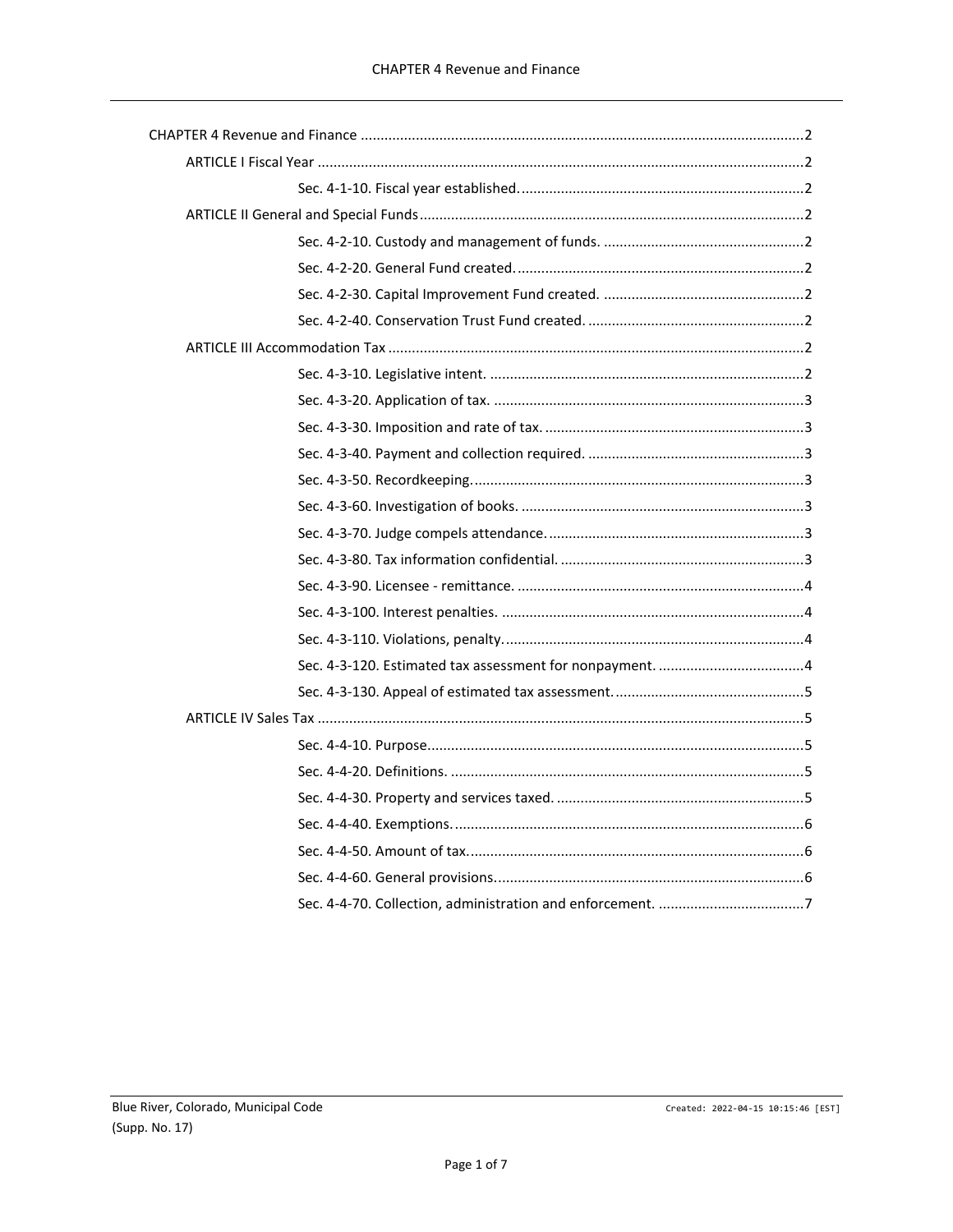# **CHAPTER 4 Revenue and Finance**

# *ARTICLE I Fiscal Year*

## <span id="page-1-2"></span><span id="page-1-1"></span><span id="page-1-0"></span>**Sec. 4-1-10. Fiscal year established.**

<span id="page-1-3"></span>The fiscal year of the Town shall commence on January 1 of each year and shall extend through December 31 of the same year.

# *ARTICLE II General and Special Funds*

## <span id="page-1-4"></span>**Sec. 4-2-10. Custody and management of funds.**

Moneys in the funds created in this Chapter shall be in the custody of and managed by the Town Treasurer. The Town Treasurer shall maintain accounting records and account for all of said moneys as provided by law. Moneys in the funds of the Town shall be invested or deposited by the Town Treasurer in accordance with the provisions of law. All income from the assets of any fund shall become a part of the fund from which derived and shall be used for the purpose for which such fund was created; provided that, except as otherwise provided in this Code or by other ordinances or laws, the Board of Trustees may transfer out of any fund any amount at any time to be used for such purpose as the Board of Trustees may direct.

## <span id="page-1-5"></span>**Sec. 4-2-20. General Fund created.**

There is hereby created a fund, to be known as the General Fund, which shall consist of the following:

- (1) All cash balances of the Town not specifically belonging to any existing special fund of the Town.
- (2) All fixed assets of the Town (to be separately designated in an account known as the General Fund Fixed Assets) not specifically belonging to any existing special fund of the Town.

## <span id="page-1-6"></span>**Sec. 4-2-30. Capital Improvement Fund created.**

There is hereby created a special fund, to be known as the Capital Improvement Fund, and the funds therein shall be used only for the purposes allowed by law.

## <span id="page-1-7"></span>**Sec. 4-2-40. Conservation Trust Fund created.**

<span id="page-1-8"></span>There is hereby created a separate fund, to be known as the Conservation Trust Fund. The funds therein shall be used only in accordance with state law and appropriate action by the Board of Trustees.

# *ARTICLE III Accommodation Tax*

## <span id="page-1-9"></span>**Sec. 4-3-10. Legislative intent.**

It is declared to be the legislative intent of the Board of Trustees that, on or after January 1, 2011, every person who, for consideration, leases or rents any room, dwelling unit or other accommodation located in the Town shall pay, and every person who furnishes for leasing or rental any such accommodation shall collect, the tax imposed by this Article.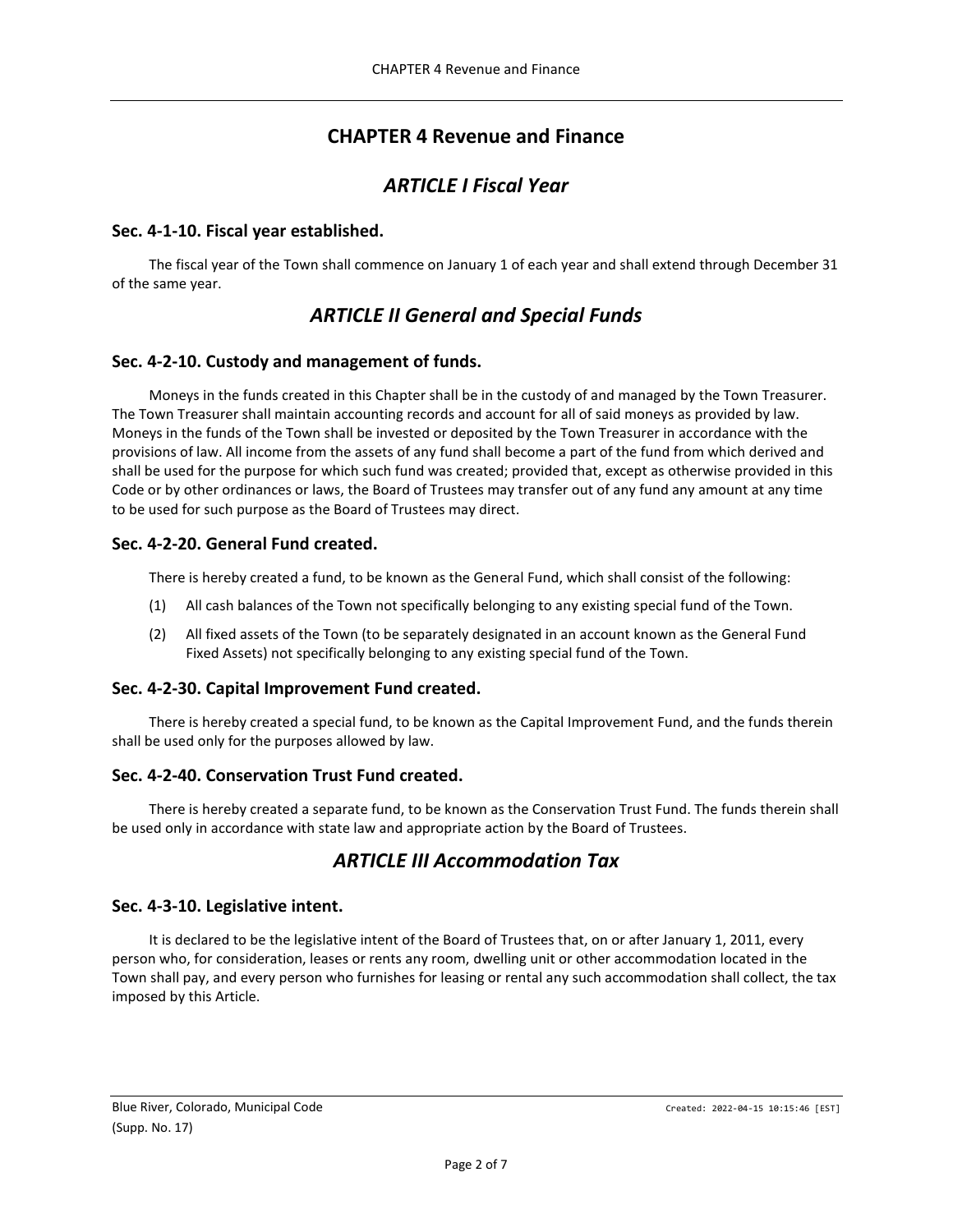## <span id="page-2-0"></span>**Sec. 4-3-20. Application of tax.**

The tax herein imposed shall apply to the leasing or rental of any room or other accommodation in any condominium, dwelling unit, guesthouse or any similar place which any person, for a consideration, uses or possesses or has the right to use or possess for a duration of less than thirty (30) days. As used herein, *person* means and includes any individual, firm, copartnership, joint venture, corporation, society, club, association, joint stock company, estate or trust, receiver, trustee, assignee, lessee or any person acting in a fiduciary or representative capacity; whether appointed by court or otherwise, or any group or combination acting as a unit, including the United States of America, the State and any political subdivision thereof; and the plural as well as the singular in number.

## <span id="page-2-1"></span>**Sec. 4-3-30. Imposition and rate of tax.**

On and after January 1, 2011, there is levied, and shall be paid and collected, an excise tax of three and four tenths percent (3.4%) on the price paid for the leasing and rental of any room, dwelling unit or other accommodation located in the Town.

### <span id="page-2-2"></span>**Sec. 4-3-40. Payment and collection required.**

It shall be a violation of this Article for any lessee of a room, dwelling unit or other accommodation located in the Town to fail to pay, or for any lessor of such accommodation to fail to collected, the tax levied by this Article.

### <span id="page-2-3"></span>**Sec. 4-3-50. Recordkeeping.**

The Town Clerk may require any person to make such return, render such statement or keep and furnish such records as the Town Clerk may deem sufficient and reasonable to show whether or not such person is liable under this Article for the payment or collection of the tax imposed in this Article.

#### <span id="page-2-4"></span>**Sec. 4-3-60. Investigation of books.**

For the purpose of ascertaining the correctness of a return, or for the purpose of determining the amount of tax due from any taxpayer, the Town Clerk may hold investigations and hearings concerning any matters covered by this Article and may examine any relevant books, papers, records, or memoranda of any such person, requiring the attendance of such taxpayer, or of any such person having knowledge, and taking such testimony and proof as may be necessary to properly ascertain any tax liability. The Town Clerk shall have the power to administer oaths to any person in the course of such investigations or hearings. Production of documents and attendance of witnesses shall be requested by the Town Clerk on his or her own motion or on motion of any party; any request for production or attendance shall inform persons that compliance is voluntary but that, if the request is not complied with, the Town Clerk may apply to the Municipal Judge for issuance of a subpoena.

## <span id="page-2-5"></span>**Sec. 4-3-70. Judge compels attendance.**

The Municipal Judge, upon the application of the Town Clerk or Town Attorney, may compel the attendance of witnesses, the production of books, papers, records or memoranda and the giving of testimony before the Town Clerk or Town Attorney or any of his or her duly authorized agents, by the issuance and enforcement of subpoenas in the same manner as production of evidence may be compelled before the Court.

#### <span id="page-2-6"></span>**Sec. 4-3-80. Tax information confidential.**

(a) Except in accordance with judicial order, or as otherwise provided in this Article, the Town shall not divulge any information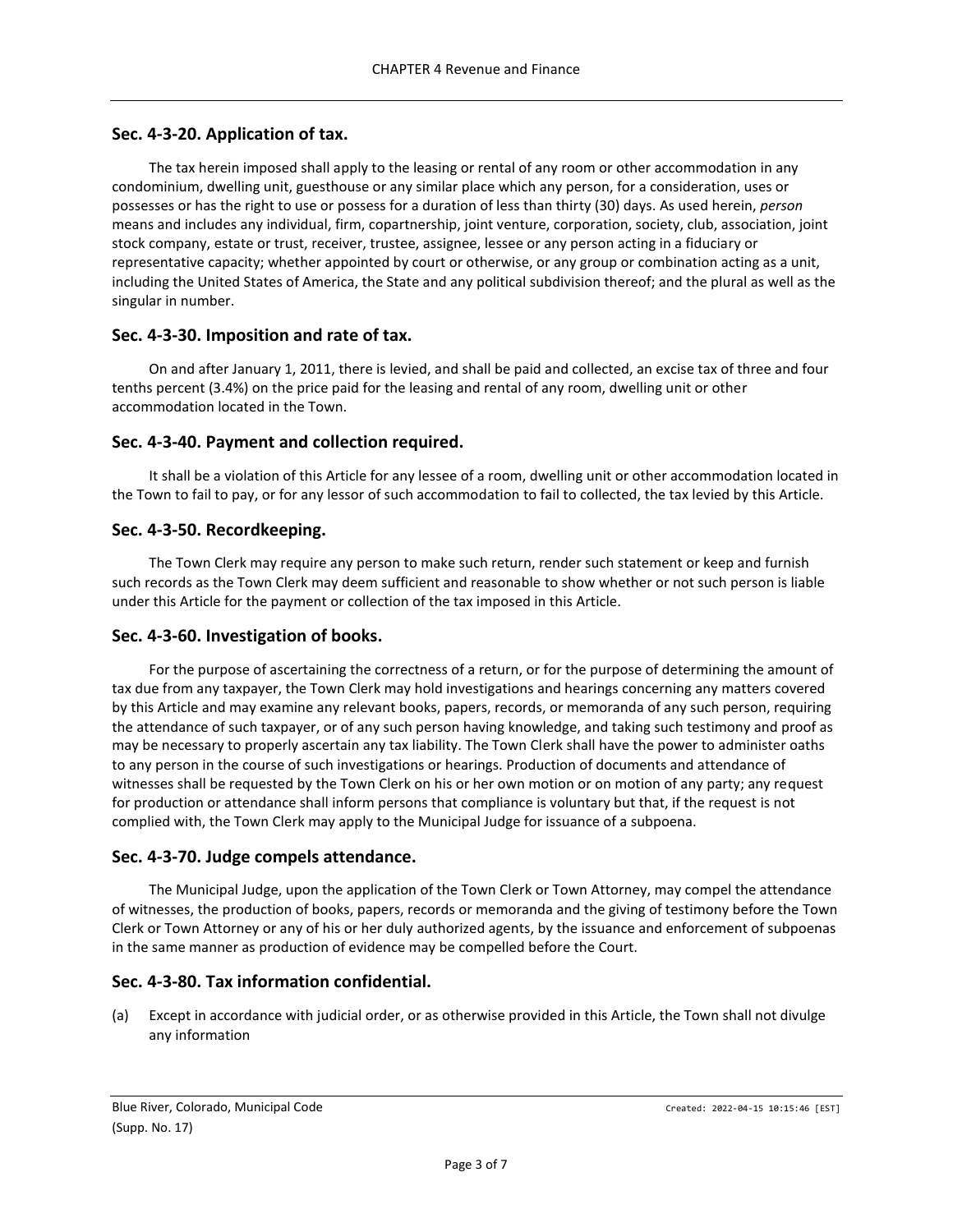gained from any return filed or as a result of any investigation or hearing held pursuant to the provisions of this Article.

- (b) Nothing contained in this Section shall be construed to prohibit:
	- (1) The delivery to a person, or to his or her duly authorized representative, of a copy of any return filed in connection with his or her tax;
	- (2) The publication of statistics so classified as to prevent the identification of particular reports or returns and the items thereof;
	- (3) The inspection by the Town Attorney, or any other legal representative of the Town, of the return or other information relating to any taxpayer who may become involved in litigation with the Town in which the information may become material.
- (c) Reports and returns shall be preserved for three (3) years and thereafter until the Town Clerk shall order them destroyed.

(Ord. 10-05 §1, 2010)

## <span id="page-3-0"></span>**Sec. 4-3-90. Licensee - remittance.**

Every person who has a duty to collect the tax imposed in this Article must obtain, without charge, a license to collect the tax, and must report on forms prescribed by the Town Clerk such taxes and remit to the Town the collected taxes on or before the twentieth day of the month for the preceding month or months under report.

### <span id="page-3-1"></span>**Sec. 4-3-100. Interest penalties.**

If remittances and reports are not received on the due dates specified in Section 4-3-90, a penalty shall be imposed in the amount of ten percent (10%) of the tax liability, and the total amount due, including tax and penalty, will bear interest at the rate of one and one-half percent (1.5%) per month or fraction thereof until such reports and remittances are received by the Town Clerk.

## <span id="page-3-2"></span>**Sec. 4-3-110. Violations, penalty.**

Any person violating any of the provisions of this Chapter shall be deemed to have committed a violation hereof for each and every day during which any violation is committed, continued or permitted and shall be subject to the penalties contained in Section 1-4-20 of this Code.

## <span id="page-3-3"></span>**Sec. 4-3-120. Estimated tax assessment for nonpayment.**

If a taxpayer obligated to collect or to remit any tax in accordance with this Article neglects or refuses to make a return as required by this Article or otherwise fails to pay any accommodation tax as required by this Article, the Town Clerk shall make an estimate of the amount of taxes due for the period for which the taxpayer is delinquent. Such estimate may be based on the average accommodation tax paid by other taxpayers to the Town or be based on another method reasonably determined by the Town Clerk to approximate the taxes owned. The Town Clerk shall provide written notice to the taxpayer of the estimate and any penalty and interest imposed pursuant to Section 4-3-100 and the notice shall inform the taxpayer of the right of appeal and the time limit for filing an appeal. The Town Clerk shall either hand deliver the notice or mail the estimated tax assessment notice to the taxpayer by certified mail addressed to the last known address of the taxpayer.

(Ord. No. 18-04, § 1, 12-18-2018)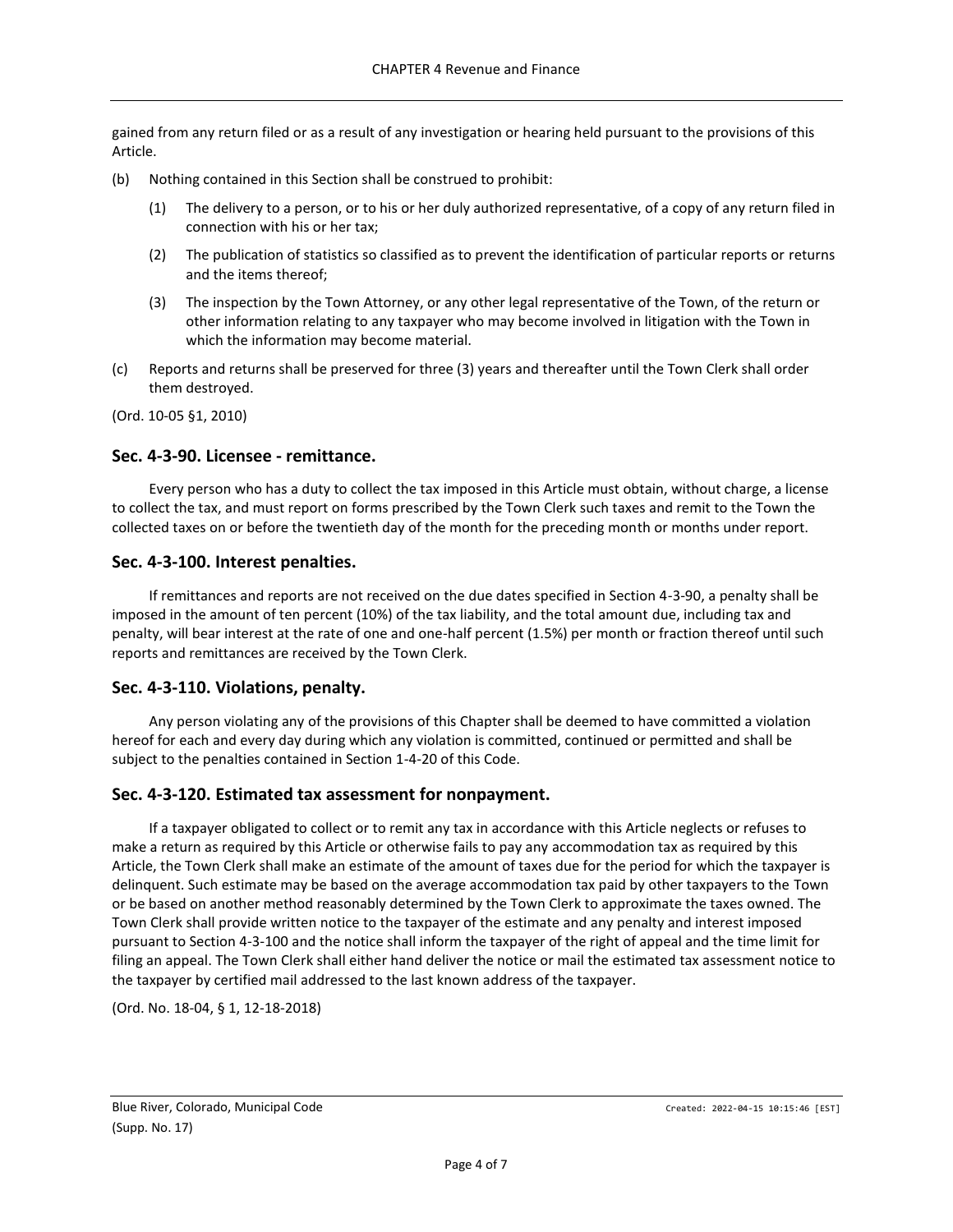## <span id="page-4-0"></span>**Sec. 4-3-130. Appeal of estimated tax assessment.**

The taxpayer may appeal the Town Clerk's estimated tax assessment issued pursuant to Section 4-3-120 within thirty (30) calendar days of the date of mailing of the estimated tax assessment notice. An appeal must be made in writing and shall state the reasons for the appeal, the taxpayer's statement of taxes owed, and include documentation to support such appeal and statement of taxes owed. Upon failure to timely file an appeal, the Town Clerk's estimate of taxes owed shall be final and shall be due and owing to the Town. An appeal which is filed timely shall be considered and acted upon by the Town Clerk within forty-five (45) days after the date of receipt. The Town Clerk may conduct a hearing if determined necessary by the Town Clerk to ascertain additional facts relevant to the appeal. The Town Clerk shall provide at least ten (10) calendar days' notice to the taxpayer stating the date, time and location where the Town Clerk will conduct a hearing. The Town Clerk may compel the attendance of witnesses, the production of books, papers, records or memoranda and the giving of testimony before the Town Clerk by the issuance and enforcement of subpoenas in the same manner as production of evidence may be compelled before the court. The decision of the Town Clerk shall be made in writing, shall be final, and may not be subject to appeal to the Board of Trustees.

<span id="page-4-1"></span>(Ord. No. 18-04, § 1, 12-18-2018)

# *ARTICLE IV Sales Tax*

#### <span id="page-4-2"></span>**Sec. 4-4-10. Purpose.**

The purpose of this Article is to impose a sales tax upon the sale at retail of tangible personal property and the furnishing of certain services in the Town pursuant to the authority granted to incorporated towns of the State by Article 2 of Title 29, C.R.S. This Article shall be so construed and interpreted as to effectuate the general purpose of making it uniform with the sales tax of the State, levied by Article 26 of Title 39, C.R.S.

#### <span id="page-4-3"></span>**Sec. 4-4-20. Definitions.**

For the purpose of this Article, the definition of words herein contained shall be as said words are defined in Section 39-26-102, C.R.S., and said definitions are incorporated herein.

#### <span id="page-4-4"></span>**Sec. 4-4-30. Property and services taxed.**

- (a) There is hereby levied and there shall be collected and paid a sales tax in the amount as in this Article provided, upon the sale at retail of tangible personal property and the furnishing of certain services, as provided in Section 39-26-104, C.R.S.
- (b) The amount subject to tax shall not include the amount of any sales or use tax imposed by Article 26 of Title 39, C.R.S.
- (c) The gross receipts from sales shall include delivery charges when such charges are subject to the state sales and use tax imposed by Article 26 of Title 39, C.R.S., regardless of the place to which delivery is made.
- (d) No sales tax shall apply to the sale of construction and building materials, as the term is used in Section 29-2- 109, C.R.S., if such materials are picked up by the purchaser and if the purchaser of such materials presents to the retailer a building permit or other documentation acceptable to such local government evidencing that a local use tax has been paid or is required to be paid.
- (e) No sales or use tax shall apply to the sale of food purchased with food stamps. For the purposes of this Subsection, *food* shall have the same meaning as provided in 7 U.S.C. § 2012(g), as such section exists on October 1, 1987, or is thereafter amended.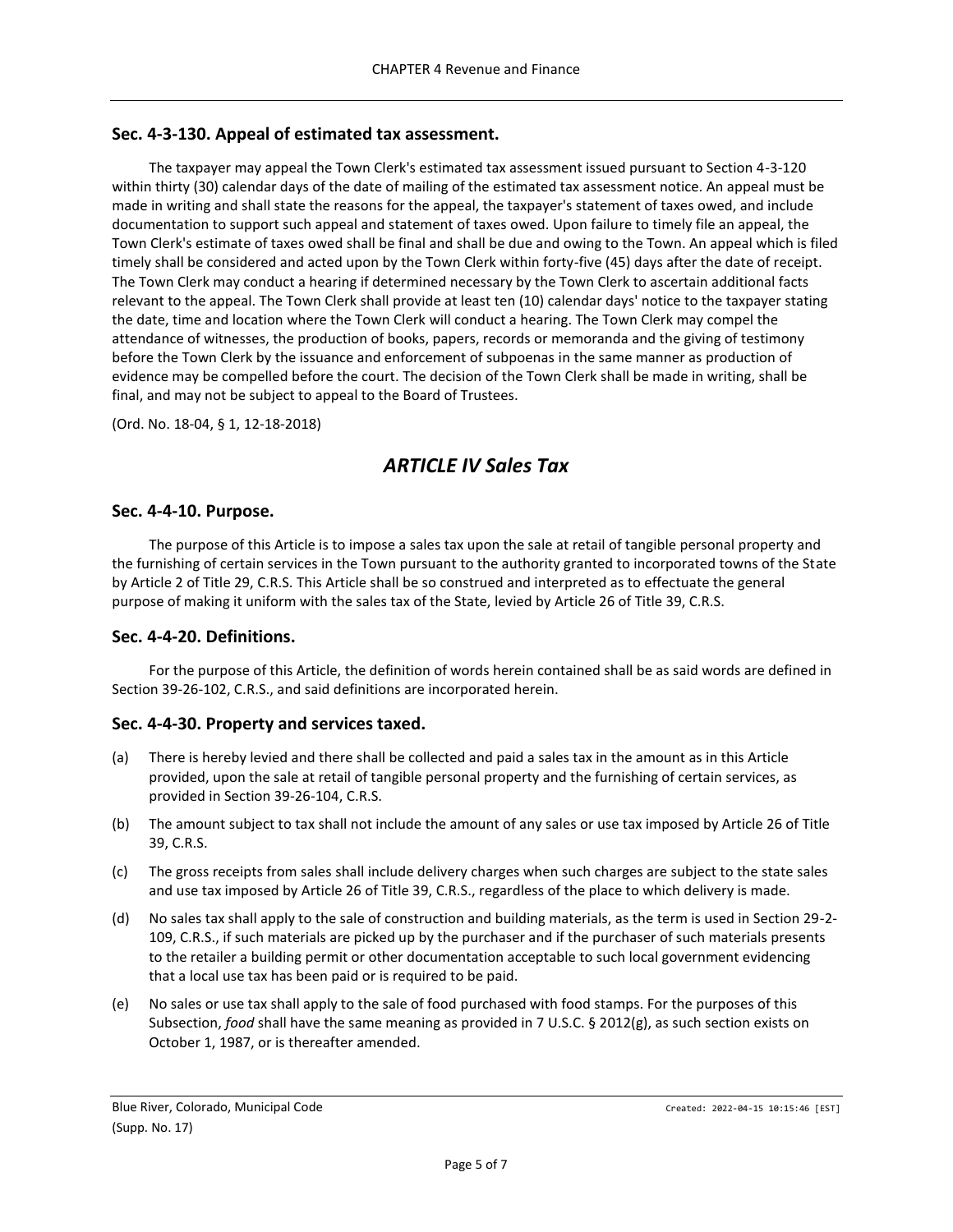- (f) No sales or use tax shall apply to the sale of food purchased with funds provided by the special supplemental food program for women, infants and children, 42 U.S.C. § 1786. For the purposes of this Subsection, *food* shall have the same meaning as provided in 42 U.S.C. § 1786, as such section exists on October 1, 1987, or is thereafter amended.
- (g) No sales tax shall apply to the sale of tangible personal property at retail or the furnishing of services if the transaction was previously subjected to a sales or use tax lawfully imposed on the purchaser or user by another statutory or home rule city and county, city or town equal to or in excess of that sought to be imposed by the Town. A credit shall be granted against the sales tax imposed by the Town with respect to such transaction equal in amount to the lawfully imposed local sales or use tax previously paid by the purchaser or user to the previous statutory or home rule city and county, city or town. The amount of the credit shall not exceed the sales tax imposed by the Town.
- (h) Notwithstanding any other provision of this Article, the value of construction and building materials on which a use tax has previously been collected by an incorporated town, city or county shall be exempt from the town, city or county sales tax if the materials are delivered by the retailer or his or her agent to a site within the limits of such town, city or county.

(Ord. 13-10 §1, 2013)

### <span id="page-5-0"></span>**Sec. 4-4-40. Exemptions.**

- (a) There shall be exempt from taxation under the provisions of this Article all of the tangible personal property and services which are exempt under the provisions set forth in Article 26 of Title 39, C.R.S.
- (b) All sales of tangible personal property on which a specific ownership tax has been paid or is payable shall be exempt from sales tax when such sales meet both of the following conditions:
	- (1) The purchaser is a nonresident of, or has its principal place of business outside of the Town; and
	- (2) Such tangible personal property is registered or required to be registered outside the limits of the Town under the laws of the State.

(Ord. 13-10 §1, 2013)

#### <span id="page-5-1"></span>**Sec. 4-4-50. Amount of tax.**

There is hereby imposed upon all sales of tangible personal property and the furnishing of certain services, as specified in Section 4-4-30 above, a sales tax of two and one-half percent (2.5%) upon the sale at retail of tangible personal property and the furnishing of certain services as provided herein.

#### <span id="page-5-2"></span>**Sec. 4-4-60. General provisions.**

- (a) For the purposes of this Article, all retail sales are consummated at the place of business of the retailer unless the tangible personal property sold is delivered by the retailer or his or her agent to a destination outside the limits of the Town or to a common carrier for delivery to a destination outside the limits of the Town.
- (b) In the event a retailer has no permanent place of business in the Town or has more than one (1) place of business, the place or places at which the retail sales are consummated for the purpose of the sales tax imposed by this Article shall be determined by the provisions of Article 26 of Title 39, C.R.S., and by rules and regulations promulgated by the Department of Revenue of the State.

(Ord. 13-10 §1, 2013)

Blue River, Colorado, Municipal Code Created: 2022-04-15 10:15:46 [EST] (Supp. No. 17)